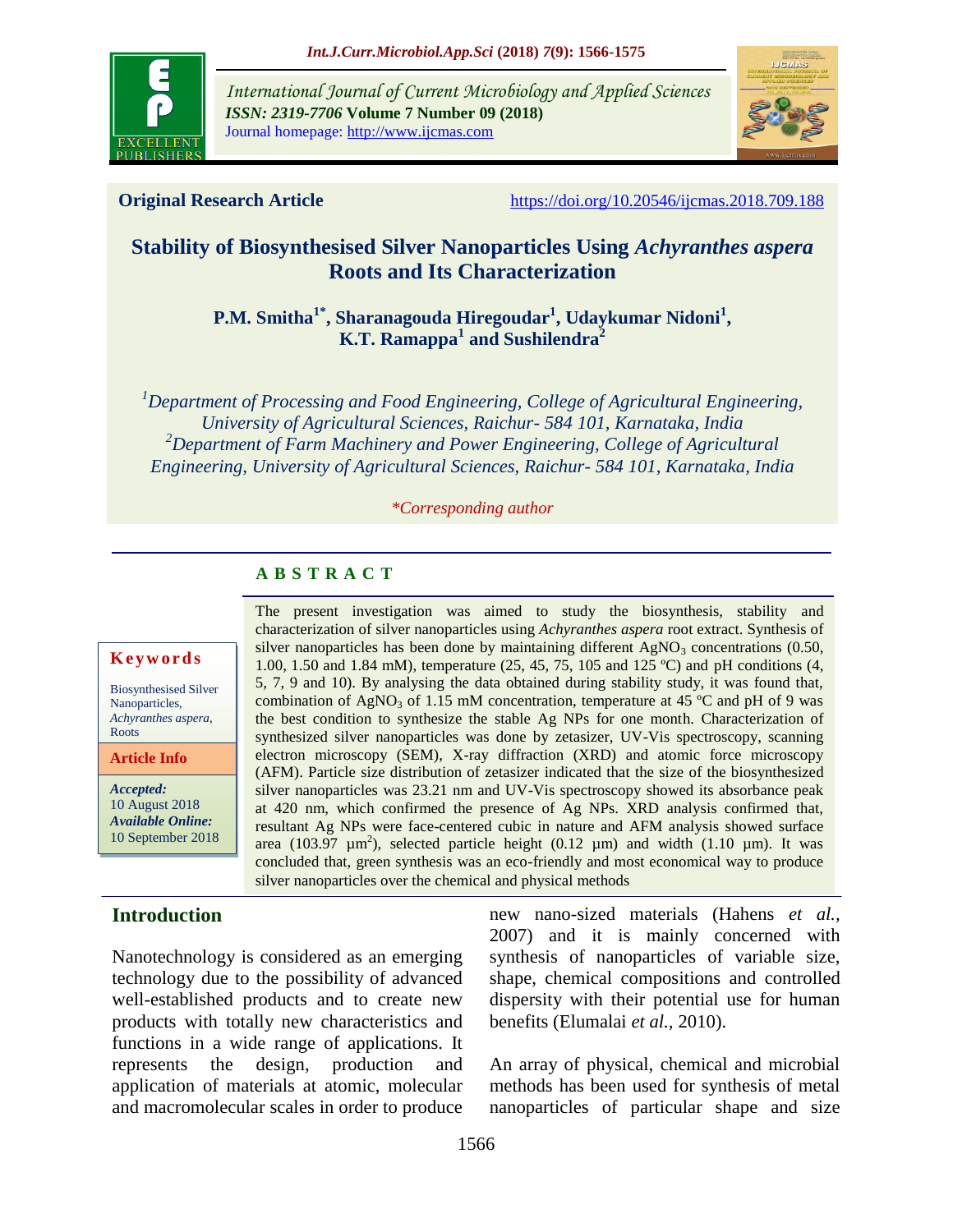(Balagurunathan *et al.,* 2011)*.* Many of these methods involve the use of tedious hazardous chemicals or high energy requirements, which are rather difficult and tedious in purification (Ahmed *et al.,* 2014).

Green synthesis provides advancement over chemical and physical methods as it is cost effective, environment friendly, easily scaledup and further there is no need to use toxic chemicals, high pressure and energy. The biological processes eliminate the elaborate process of maintaining cell cultures and can also be easily scaled-up for large-scale production of nanoparticles (Veeraswamy *et al.,* 2011). During synthesis of nanoparticles, the parameters such as pH, temperature, salt concentration and reducing agent have a significant influence on diameter, size distribution, shape, aggregation, state and stability. Thus, the optical properties of nanoparticles, conductivity and other characteristics may be changed (Kupiec *et al.,* 2011).

*Achyranthes aspera* is a species of plant in the Amaranthaceae family. It is known as *Uttarani* in kannada language. It is an erect, annual or perennial herb of about 1-2 metre in height and is found as a weed on road sides, field boundaries and waste places throughout India and in South Andaman Islands (Amaladhas *et al.,* 2013). Phytochemical investigations were revealed that, the presence of bioactive compounds like sterols, alkaloids, saponins, sapogenins, cardiac and glycosides in leaves and roots are responsible for the reduction of silver ions to silver nanoparticles (Ag NPs) (Triguna *et al.,* 1992).

It is well known that, silver is an effective antimicrobial agent and possesses a strong antimicrobial activity against bacteria, viruses and fungi. The antimicrobial activity of silver nanoparticles is a result of well-developed surface (Kaviya *et al.,* 2011). Because of their wide spread applications, the scientific community and industry have paid special attention to the synthesis of silver nanoparticles (Tran *et al.,* 2013).

Various instrumental techniques were adopted to characterize the synthesized Ag NPs. The particle size measurement can be obtained by zetasizer, optical properties of the silver nanoparticles can be determined through UV-Visible spectrophotometer, surface morphology by using scanning electron microscope (SEM), crystallinity can be measured by X-ray diffraction (XRD), surface and strength of nanoparticles can be measured by atomic force microscope (AFM) (Joseph *et al.,* 2016).

## **Materials and Methods**

## **Biosynthesis of silver nanoparticles using**  *Achyranthes aspera* **roots**

The biosynthesis of silver nanoparticles using *A. aspera* roots was carried out as described below.

## **Preparation of** *Achyranthes aspera* **root extract**

*A. aspera* roots were thoroughly washed using distilled water to remove dirt and soil. Washed roots were cut into small pieces of length 10 mm and dried in a tray dryer (Macro scientific works, Mac 216, Delhi, India) at  $50 \pm 2$  °C for about 5 days. The dried roots were ground using pulveriser (M/S Sriram Machinery Works, model SRM-108, Tamil Nadu, India) to make them into a fine powder and passed through a 100 mesh sieve  $(150 \mu m)$ . Five grams of dried powder was added to 100 ml of distilled water and the mixture was heated at 60 ºC for about 30 min using water bath. Then, it was filtered through filter paper (Whatman No. 1). The filtrate was stored at 4 ºC for further experiments.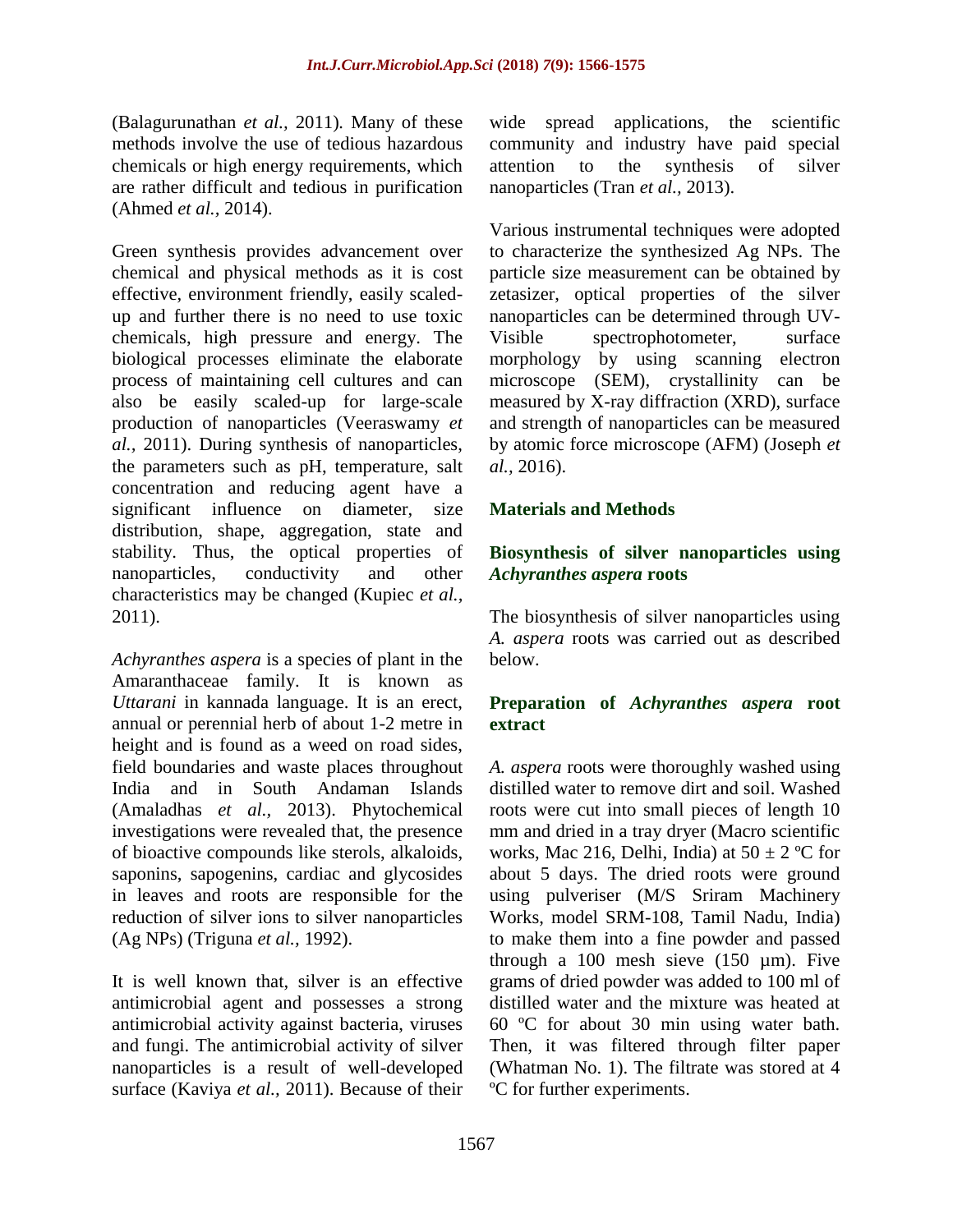## **Biosynthesis of silver nanoparticles using**  *Achyranthes aspera* **root extract**

The root extract of *A. aspera* (10 ml) was diluted with distilled water (90 ml). Further, 1.5 mM AgNO<sub>3</sub> solution was prepared and stored in brown bottle. 100 ml of diluted root extract and 100 ml of  $AgNO<sub>3</sub>$  solution were taken in two separate beakers and heated at 60 °C for 30 min in water bath, cooled and kept for further use.

For synthesis of silver nanoparticles, 85 ml of prepared  $AgNO<sub>3</sub>$  solution was added to 15 ml of prepared root extract and stirred with glass rod for 10 min. The mixture was heated (45 min) using magnetic stirrer (M/s Tarsons, 6090, Kolkata, India) until colour changed.

Upon heating the chemical reaction took place resulting in colour change in the reactants from pale yellow to dark brown and the mixture was cooled. The appearance of brown colour indicated the formation of silver nanoparticles (Kalidasan and Yogamoorthi, 2014).

Central composite rotatable design (CCRD) and response surface methodology (RSM) can be an effective option for the optimization of variables for the synthesis of silver nanoparticles (Mitra and Meda, 2009). To study the optimum condition for the synthesis of silver nanoparticles, experiment was conducted at different conditions of AgNO<sub>3</sub> concentrations (0.50, 1.00, 1.50, 1.83), temperature conditions (25, 45, 75, 105 and 125 °C) and pH  $(4, 5, 7, 9, 10)$ .

Centrifugation of biosynthesized Ag NPs was done at 10000 rpm for 30 min using ultracentrifuge (Beckman Coulter, Optima max-TL, California, USA). The supernatant was collected and stored for further characterization (Kalidasan and Yogamoorthi, 2014).

## **Characterization of biosynthesized Ag NPs**

### **Particle size analysis**

Zetasizer (ZETA Sizer, nano383, Malvern, England) was used to measure average particle size (nm) of Ag NPs. For the particle size analysis, supernatant of centrifuged silver nanoparticles was filled in cuvette up to  $3/4<sup>th</sup>$ of volume and placed in the dynamic light scattering chamber (Das *et al.,* 2014).

### **Absorbance peak analysis**

UV-Visible spectrophotometer refers to absorption spectrophotometer in the ultraviolet and visible spectral region of the electromagnetic spectrum, where molecules undergo electronic transition. Silver nanoparticles were characterized by using UV-Visible spectrophotometer (Schimadzu, UV-1800, Kyoto, Japan). The sample was prepared by diluting 1 ml of Ag NPs into 2 ml distilled water and measured the UV-Visible spectrum of Ag NPs solution (Habibi *et al.,* 2017).

### **Surface morphology analysis**

The morphological features of biosynthesized silver nanoparticles were studied by using scanning electron microscope (SEM) (Carl Zeiss Microscopy, EVO 10, Cambridge, UK). The SEM image of the Ag NPs surface was obtained by scanning it with a high energy beam of electrons in vacuum chamber. When the beam of electrons strikes the surface of the specimen and interacts with atoms of sample, it produces signals in the form of secondary electrons and back scattered electrons. These signals contain information about sample's surface morphology. Magnification can be adjusted from about 1 to 30,000 times to get clear morphology of silver nanoparticles at the accelerating voltage of 5 to 30 kV with working distance at 10 mm (Haq *et al.,* 2014).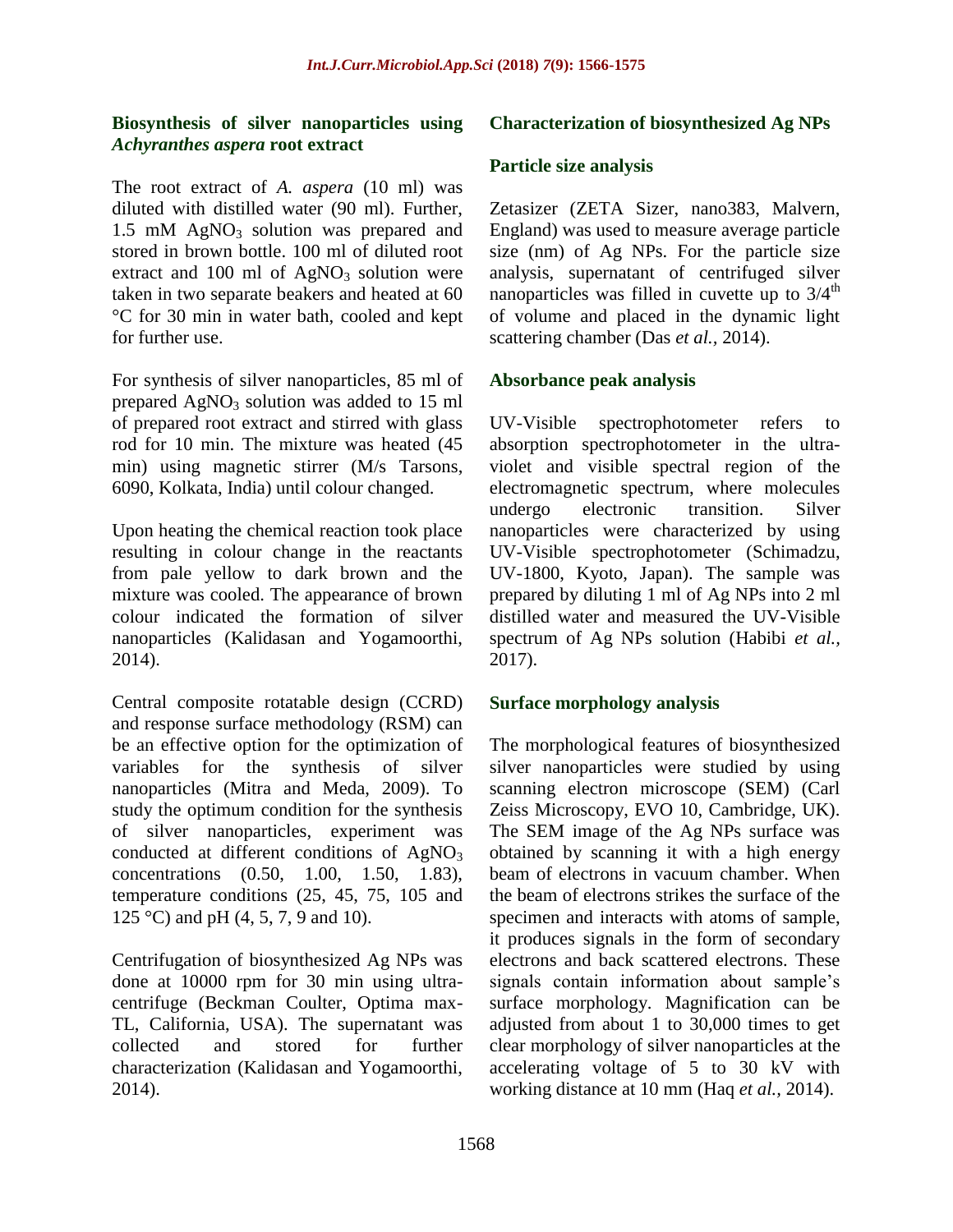#### **Phase identification analysis**

X-ray diffraction (XRD analysis) is a unique method for determination of crystallinity of a compound. Crystalline nature of the silver nanoparticles was measured on X-ray diffraction instrument (M/s Rigaku, Ultima 4, Tokyo, Japan) operated at 30 kV and 100 mA (Plate 6). Spectrum was recorded by  $CuKa$ radiation with wavelength of 1.5406 Å in the 2θ range of 20-80°. Silver nanoparticles  $(21 g)$ were uniformly spread on glass sample holder and placed in scanner chamber. The set scan speed and step size of 0.30 °/min and 0.001 s, respectively were fixed. The XRD pattern was recorded for phase identification of silver nanoparticles (Djangang *et al.,* 2015).

### **Analysis of surface topology**

Atomic force microscope (AFM) provides a 3D profile of the surface on a nanoparticle by measuring forces between a sharp probe (< 10 nm) and surface at very short distance (0.20- 10 nm probe sample separation). Samples for AFM were prepared by spin-coating the Ag NPs solution into the glass slide. The slide was dried at room temperature and subjected to AFM analysis (Trial SPM, Version 6.4.3, Trieste, Italy) (Hong *et al.,* 2017).

### **Results and Discussion**

## **Stability of biosynthesised silver nanoparticles using** *A. aspera* **root extract**

During synthesis, addition of root extract of *A. aspera* into the beakers containing aqueous solution of silver nitrate led to the change in the colour of the solution from pale yellow to dark brown within reaction duration. This might be due to the reduction of  $Ag<sup>+</sup>$  ions, indicating the formation of Ag NPs.

Biosynthesized silver nanoparticles were checked for their stability by using zetasizer and UV-Visible spectrophotometer for 30 days at an interval of 12 h. Data obtained from the stability study was analysed using central composite rotatable design (CCRD) and as well as Response surface methodology. From the analysed data, it was observed that 1.50 mM  $AgNO<sub>3</sub> concentration, 45 °C temperature$ and 9 pH was the best treatment combination (desirability 96.39 %) in terms of stability. During stability study, particle size of the Ag NPs sample prepared with above mentioned best combination was in the range of 19 to 81 nm and absorbance peak was varied from 404 to 434. These results are in good agreement with the results of Vanaja *et al.,* (2013) who reported that, the pH of  $8.20$  and  $AgNO<sub>3</sub>$ concentration of 1 mM were favourable in biosynthesis of Ag NPs using *Coleus aromaticus* leaf extract.

## **Characterization of biosynthesized silver nanoparticles**

## **Particle size analysis**

The characterization of biosynthesized silver nanoparticles was done in terms of average particle diameter from the intensity distribution analysis by using zetasizer. The size distribution histogram of zetasizer indicated that, the size of the silver nanoparticles was 23.21 nm (Fig. 1). The variation in particle size was probably due to change in climatic conditions during biosynthesis (Zainala *et al.,* 2013). The size and shape of metal nanoparticles are influenced by a number of factors including pH, precursor concentration, time of incubation and temperature (Umoren *et al.,* 2014).

Kalidasan and Yogamoorthi (2014) reported that, the size of biosynthesized Ag NPs using *A. aspera* root extract was 105 nm. Beg *et al.,* (2016) and Bobbu *et al.,* (2016) reported that, an average particle size of biosynthesized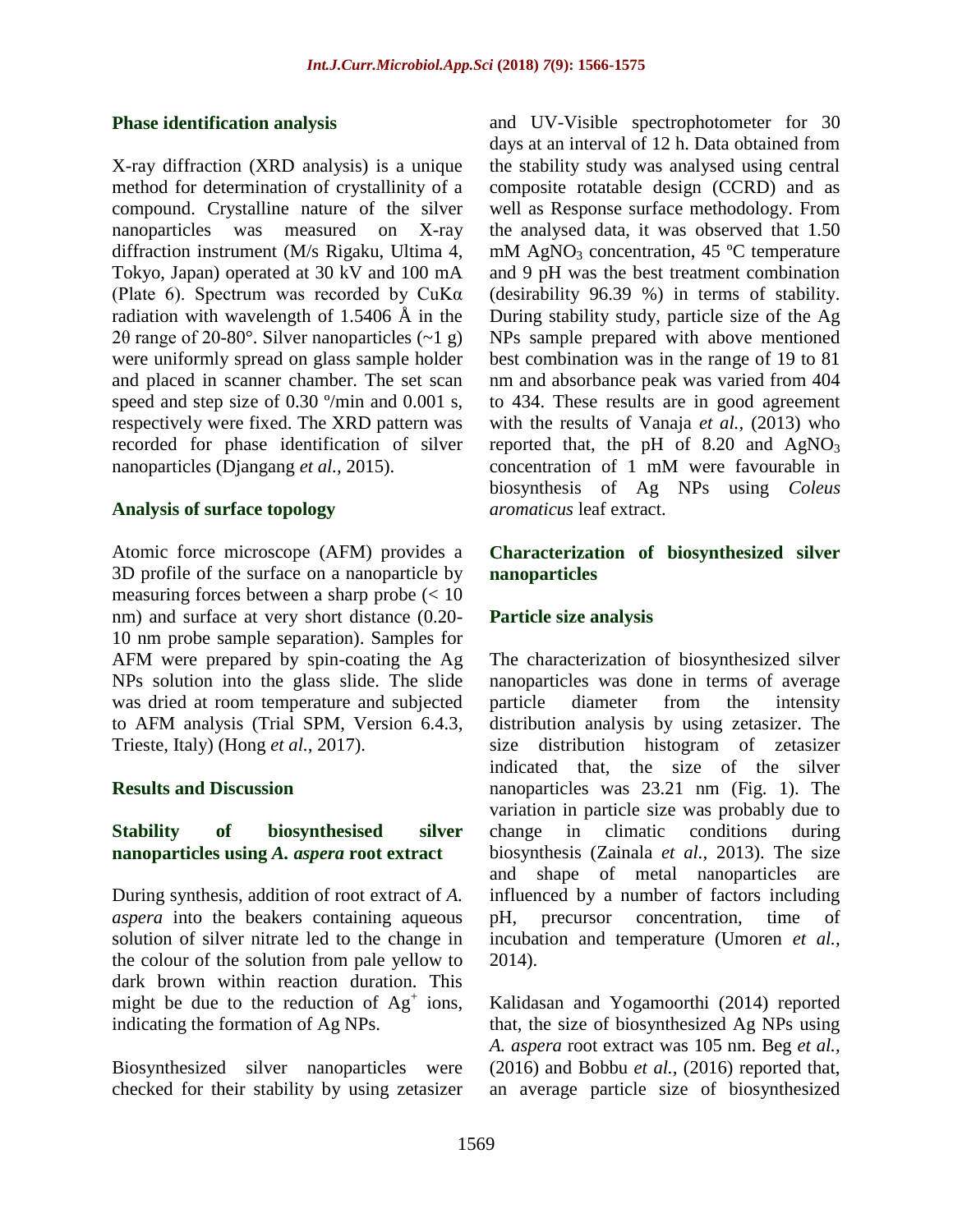silver nanoparticles were 19.60 and 25.50 nm using *Pongamea pinnata* seed and *Achyranthes aspera* leaf extract, respectively.

#### **Absorbance analysis**

The UV-Visible absorption spectra of biosynthesized silver nanoparticles exhibited characteristic surface plasmon resonance (SPR) band centered at wavelength of 420.80 nm and absorbance of 1.17 (Fig. 2). This observed intense band was attributed due to the excitation of free electrons in the nanoparticles which indicated the presence of silver nanoparticles.

Similar results were reported by Hafez *et al.,* (2017), Halawani (2017) and Sivakumari *et al.,* (2018) reported SPR band for biosynthesized silver nanoparticles using *Morus nigra* leaf extract (425 nm), *Zizyphus spinachristi* L. leaf extract (414 nm) and *Achyranthes Aspera* (450 nm).

### **Surface morphology analysis**

The clear magnified (8.07 KX) SEM image at the accelerating voltage of 10.00 kV with working distance of 9.50 mm, showed that, uniformly distributed silver nanoparticles were spherical in shape (Fig. 3).

#### **Fig.1** Particle size analysis of biosynthesized Ag NPs using zetasizer

**Results** 

| 5 - 5 - 5               |                                        |         | Size (d.n., | % Intensity: | St Dev (d.n |
|-------------------------|----------------------------------------|---------|-------------|--------------|-------------|
| Z-Average (d.nm): 23.21 |                                        | Peak 1: | 31.78       | 89.2         | 26.45       |
|                         | Pdf: 0.458                             | Peak 2: | 3435        | 7.8          | 1257        |
| Intercept: 0.789        |                                        | Peak 3: | $-322.2$    | 3.0          | 119.6       |
|                         | Result quality Refer to quality report |         |             |              |             |

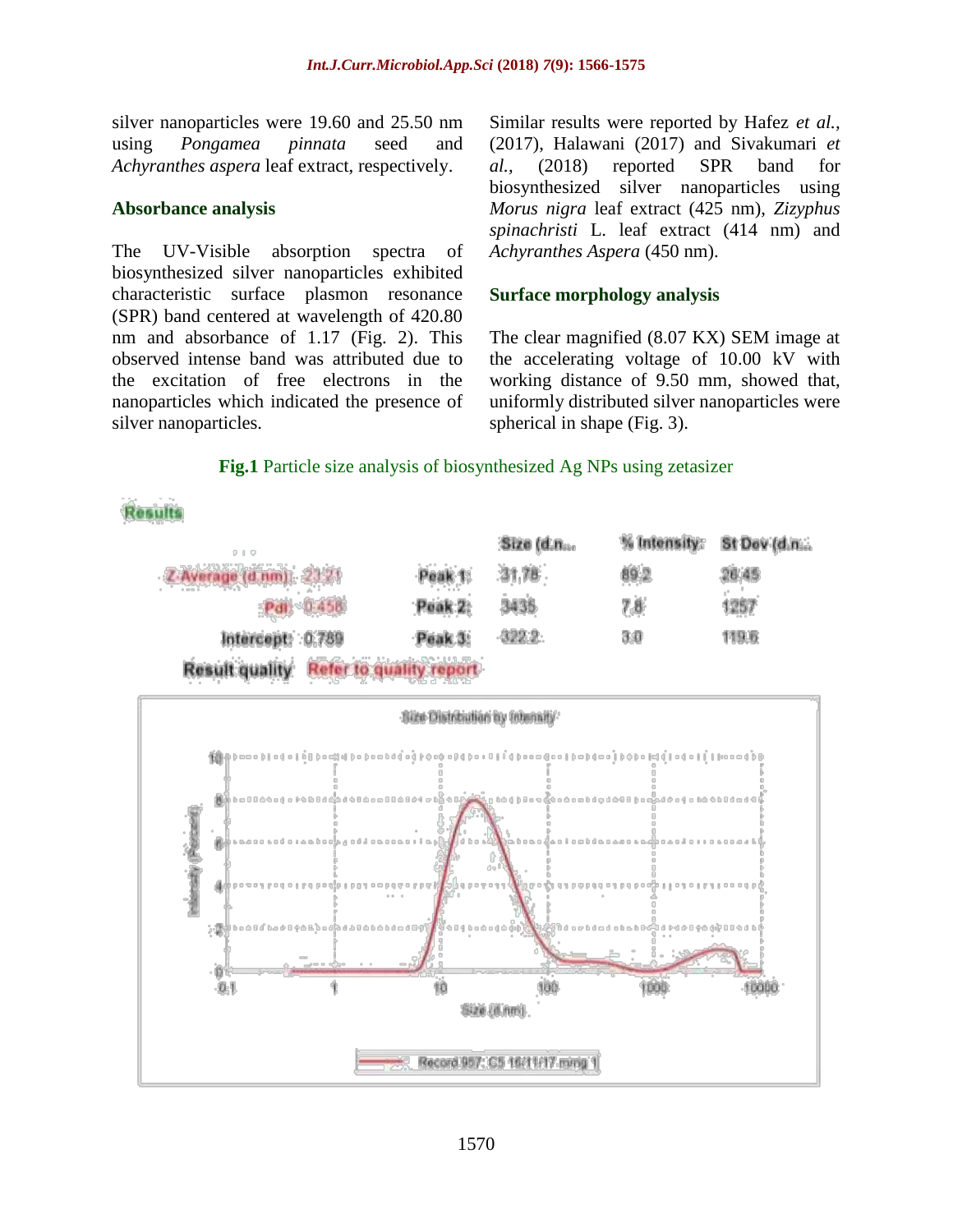



**Fig.3** Morphology of biosynthesized Ag NPs analysed using scanning electron microscopy (SEM)

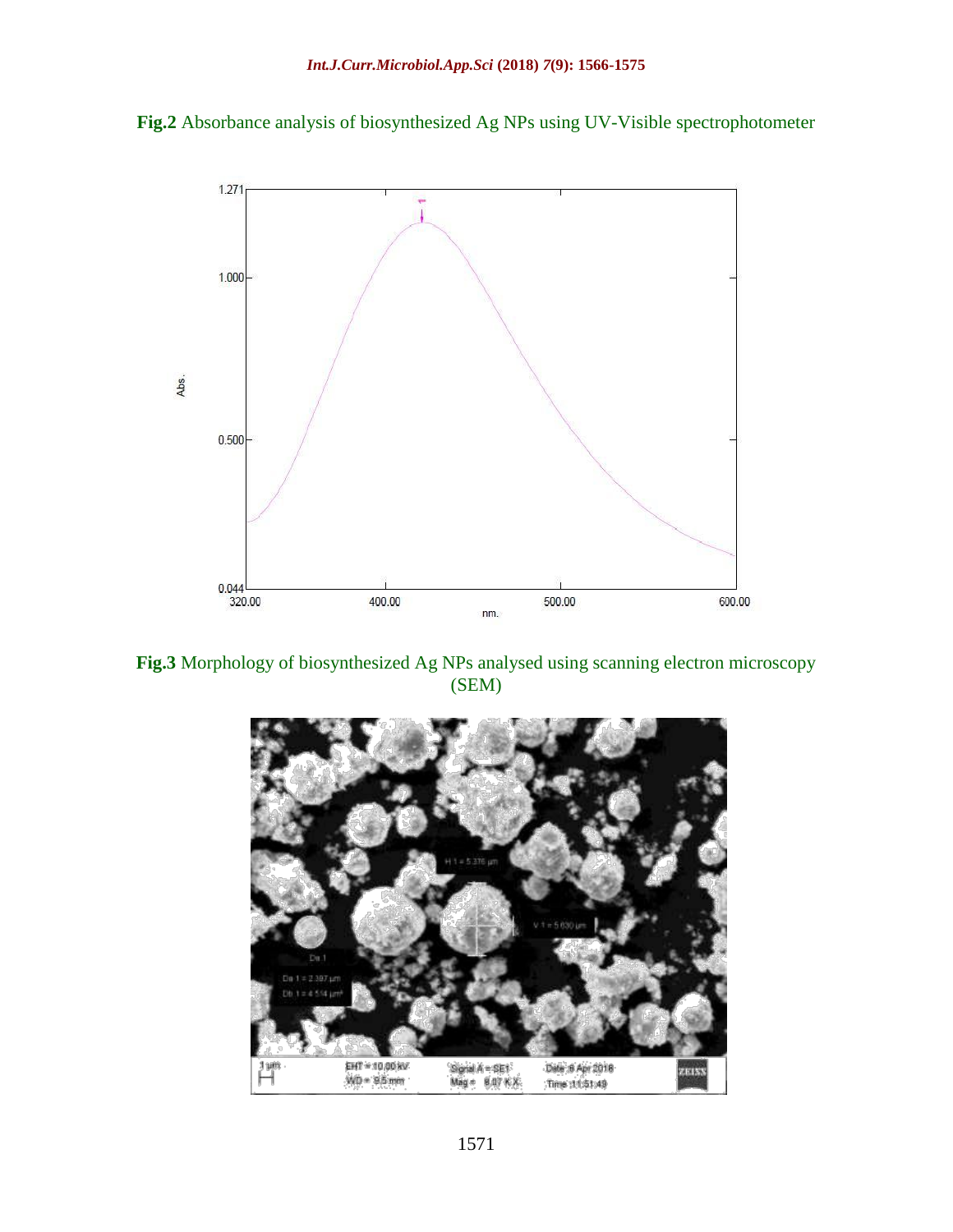



**Fig.5** a) 2D and b) 3D images of standard Ag NPs using AFM



Some of the larger particles might be present because of aggregation due to the presence of cell components on the surface of nanoparticles and acted as capping agent (Vanaja *et al.,* 2013). The present results are in good agreement with the findings of Kalidasan and Yogamoorthi (2014) who reported that, the biosynthesized Ag NPs were in spherical shape. Sivakumari *et al.,* (2018), Allafchian *et al.,* (2016) and Premasudha *et al.,* (2015) for biosynthesized Ag NPs (spherical shape) using *A. aspera*, *Phlomis* leaf extract and *Eclipta alba* leaf extract as reducing agent, respectively.

#### **Phase identification analysis**

XRD pattern showed four distinct diffraction peaks at 37.18º, 44.90º, 60.86º and 74.16º that were corresponding to (111) (200) (220) and (311) reflections planes of biosynthesized silver nanoparticles, respectively. The highest peak was observed at 37.18º (111) reflection (Fig. 4). The XRD study confirmed that, the resultant nanoparticles were face centred cubic in nature and intensity of the peaks reflected high degree of crystallinity of silver nanoparticles. The peaks observed during XRD analysis were due to the presence of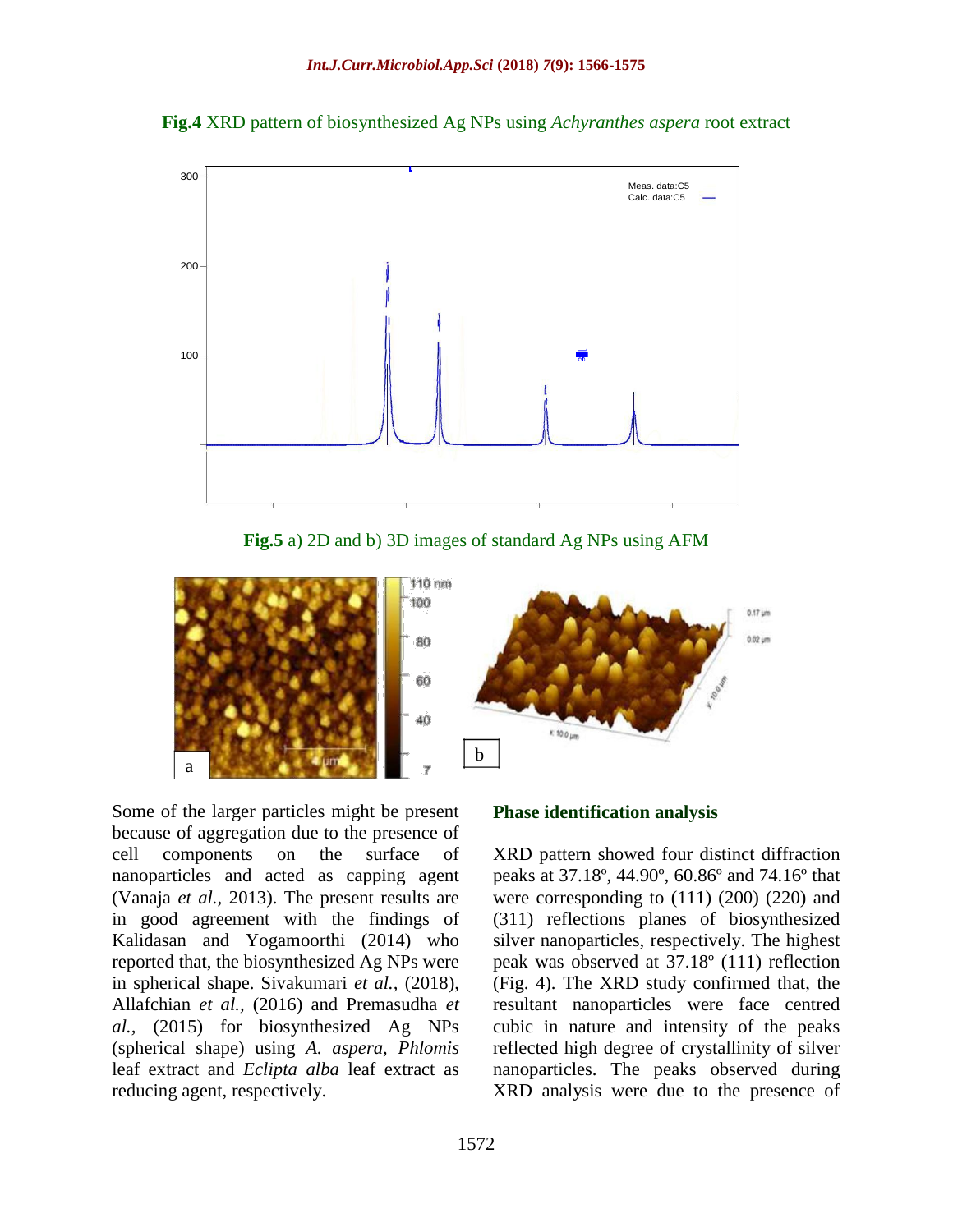organic compounds in the extract and intensity of the peaks denoted the degree of crystallinity of the particles (Halawani, 2017). The unassigned peaks could be due to the crystallization of bio-organic phase on the surface of the nanoparticles (Ahmad and Sharma, 2012). Similar findings were also reported by Halawani (2017) who reported that, the silver nanoparticles biosynthesized using *Zizyphus spinachristi L.* aqueous leaf extract were face centred cubic in nature.

## **Surface topology analysis**

Surface topology of biosynthesized silver nanoparticles was studied by atomic force microscope (AFM). AFM micrographs with a scanning area of  $10 \times 10$  µm of silver nanoparticles in 2D and 3D images of the biosynthesized Ag NPs samples showed spherical particles with different sizes (Fig. 5). Height and width of the arbitrarily selected biosynthesized Ag NPs was 0.11 and 1.10 µm, respectively. Other parameters such as roughness average of about 56.16 nm and root mean square roughness of about 66.85 nm were recorded for biosynthesized Ag NPs. Some nanoparticles were agglomerated in the sample which might be due to the deposition of the silver nanoparticles on the surface tending to form cluster together during AFM analysis. Also, the shape of the tip of AFM might cause misleading cross sectional views of the sample (Alahmad, 2013). Similar results were observed by Yadav *et al.,* (2015) who reported that, the AFM analysis for biosynthesized Ag NPs using bacteria *Pseudomonas sp.* Hong *et al.,* (2017) showed the AFM micrographs for silver thin films. The biosynthesis of silver nanoparticles using *Achyranthes aspera* root extract is an environmental friendly, simple and economically efficient route for synthesis of nanoparticles which could be an alternative to chemical and physical methods. The stable Ag NPs were found at optimum conditions of

AgNO<sub>3</sub> of 1.50 mM, temperature at 45  $^{\circ}$ C and pH of 9 for a period of 1 month.

## **References**

- Ahmad, N. and Sharma, S., 2012. Green synthesis of silver nanoparticles using extracts of *ananas comosus*. *Green and Sustainable Chemistry*. 2(4): 141-147.
- Ahmed, S., Ahmad, M. and Ikram, S., 2014. Chitosan: A natural antimicrobial agent-A review*. Journal of Applicable Chemistry*. 3(2): 493-503.
- Alahmad., 2013. Preparation and characterization of silver nanoparticles. *International Journal of Chem Tech Research*. 6(1): 450-459.
- Allafchian, A. R., Mirahmadi, S. Z., Jalali, S. A. H., Hashemi, S. S. and Vahabi, M. R., 2016. Green synthesis of silver nanoparticles using *phlomis* leaf extract and investigation of their antibacterial activity. *Journal of Nanostructure in Chemistry*. 6(4): 129–135.
- Amaladhas, T. P., Usha, M. and Naveen, S., 2013. Sunlight induced rapid synthesis and kinetics of silver nanoparticles using leaf extract of *Achyranthes aspera* L. and their antimicrobial applications. *Advanced Materials Letters*. 4(10): 779- 785.
- Balagurunathan, R., Radhakrishnan, M., Rajendran, R. B. and Velmurugan, D., 2011. Biosynthesis of gold nanoparticles by actinomycete. *Indian Journal of Biochemistry and Biophysics*. 48(2): 331-335.
- Beg, M., Maji, A., Mandal, A. K., Das, S., Aktara, M. N., Pradeep, K., Jha. and Hossain, M., 2016. Green synthesis of silver nanoparticles using *Pongamia pinnata* seed: Characterization, antibacterial property and spectroscopic investigation of interaction with human serum albumin. *Journal of Molecular Recognition*. 30(1): 1-8.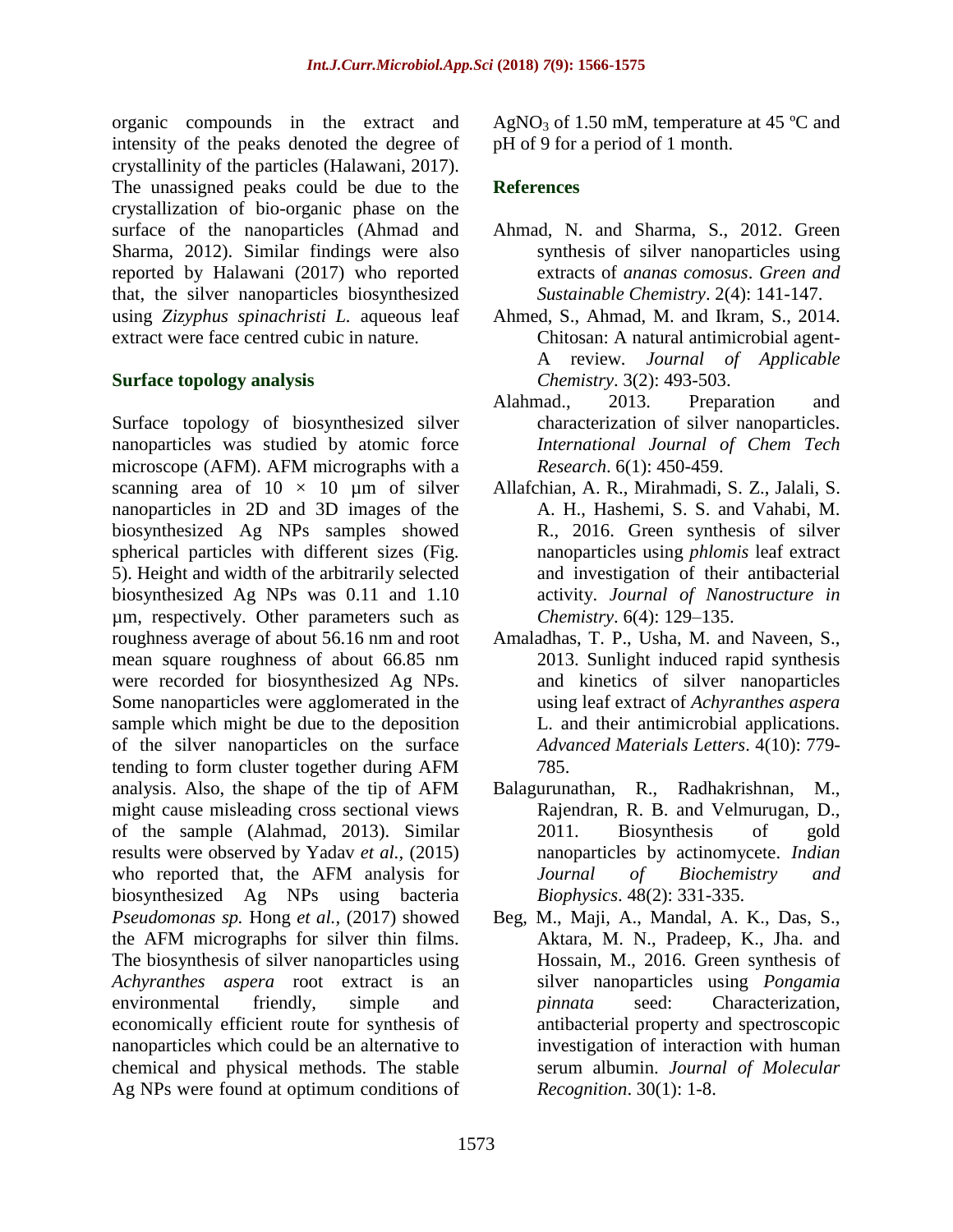- Bobbu, P., Netala, V. R., Aishwarya, S., Manohar, I. R., Reddy., Kotakadi, V. S. and Tartte, V., 2016. Rapid synthesis of silver nanoparticles using aqueous leaf extract of *Achyranthes aspera* and study of their antimicrobial and free radical scavenging activities. *International Journal of Pharmacy and Pharmaceutical Science*. 8(5): 341-346.
- Das, D., Yang, Y., Brien, O. J. S., Breznan, D., Nimesh, S., Bernatchez, S., Hill, M., Sayari, A., Vincent, R. and Kumarathasan, P., 2014. Synthesis and physicochemical characterization of mesoporous SiO<sup>2</sup> nanoparticles. *Journal* of *Nanomaterials*. 62(6): 11-12.
- Djangang, C, N., Mlowe, S., Njopwouo, D. and Revaprasadu, N., 2015. One-step synthesis of silica nanoparticles by thermolysis of rice husk ash using nontoxic chemicals ethanol and polyethylene glycol. *Journal of* Applicable *Chemistry*. 4(4): 1218-1226.
- Elumalai, E. K., Prasad, T. N. V., Hemachandran, J., Therasa, S. V., Thirumalai, T. and David, E. J., 2010. Antibacterial activity of bio stabilized silver nanoparticles. *Indian Journal of Chemical Technology*. 23(4): 520-526.
- Habibi, B., Hadilou, H., Mollaer, S. and Yazdinezhad, A., 2017. Green synthesis of silver nanoparticles using the aqueous extract of *Prangos ferulaceae* leaves. *International Journal of Nano Dimensions*. 8(2): 132-141.
- Hafez, R. A., Mosaad, A., Wahhab, A., Sehab, A. F., Al-Zahraa, A. and El-Din, K., 2017. Green synthesis of silver nanoparticles using *Morus nigra* leaf extract and evaluation their antifungal potency on phytopathogenic fungi. *Journal of Applied Pharmaceutical Science*. 7(2): 41-48.
- Hahens, W. I., Oomen, A. G., Dejong, W. H. and Cassee, F. R., 2007. What do we (need to) know about the kinetic

properties of nanoparticles in the body. *Regulatory Toxicology and Pharmacology*. 49(3): 217-229.

- Halawani, E. M., 2017. Rapid biosynthesis method and characterization of silver nanoparticles using *zizyphus spina christi* leaf extract and their antibacterial efficacy in therapeutic application. *Journal of Biomaterials and Nanobiotechnology*. 8(1): 22-35.
- Haq, I. U., Akhtar, K. and Malik, A., 2014. Effect of experimental variables on the extraction of silica from the rice husk ash. *Journal of the Chemical Society of Pakistan*. 36(3): 382-387.
- Hong, R., Ji, J., Tao, C., Zhang, D. and Zhang, D., 2017. Fabrication of Au/graphene oxide/Ag sandwich structure thin film and its tunable energetics and tailorable optical properties. *Material Sciences*. 4(1): 223- 230.
- Joseph, A. T., Prakash, P. and Narvi, S. S., 2016. Phytofabrication and characterization of copper nanoparticles using *Allium sativum* and its antibacterial activity. *International Journal of Scientific Engineering and Technology*. 4(2): 463-472.
- Kalidasan M. and Yogamoorti A 2014. Biosynthesis of silver nanoparticles using *Achyranthus aspera* and its characterization. *International Journal of Nanomaterials and Biostructures.*   $4(1): 5-11.$
- Kaviya, S., Santhanalakshmi, J., Viswanathan, B., Muthumary, J. and Srinivasan, K., 2011. Biosynthesis of silver nanoparticles using *citrus sinensis* peel extract and its antibacterial activity. *Spectrochimica Acta Part A*. 79(3): 594- 598.
- Kupiec, A. S., Malina, D., Wzorek, Z. and Zimowska, M., 2011. Influence of silver nitrate concentration on the properties